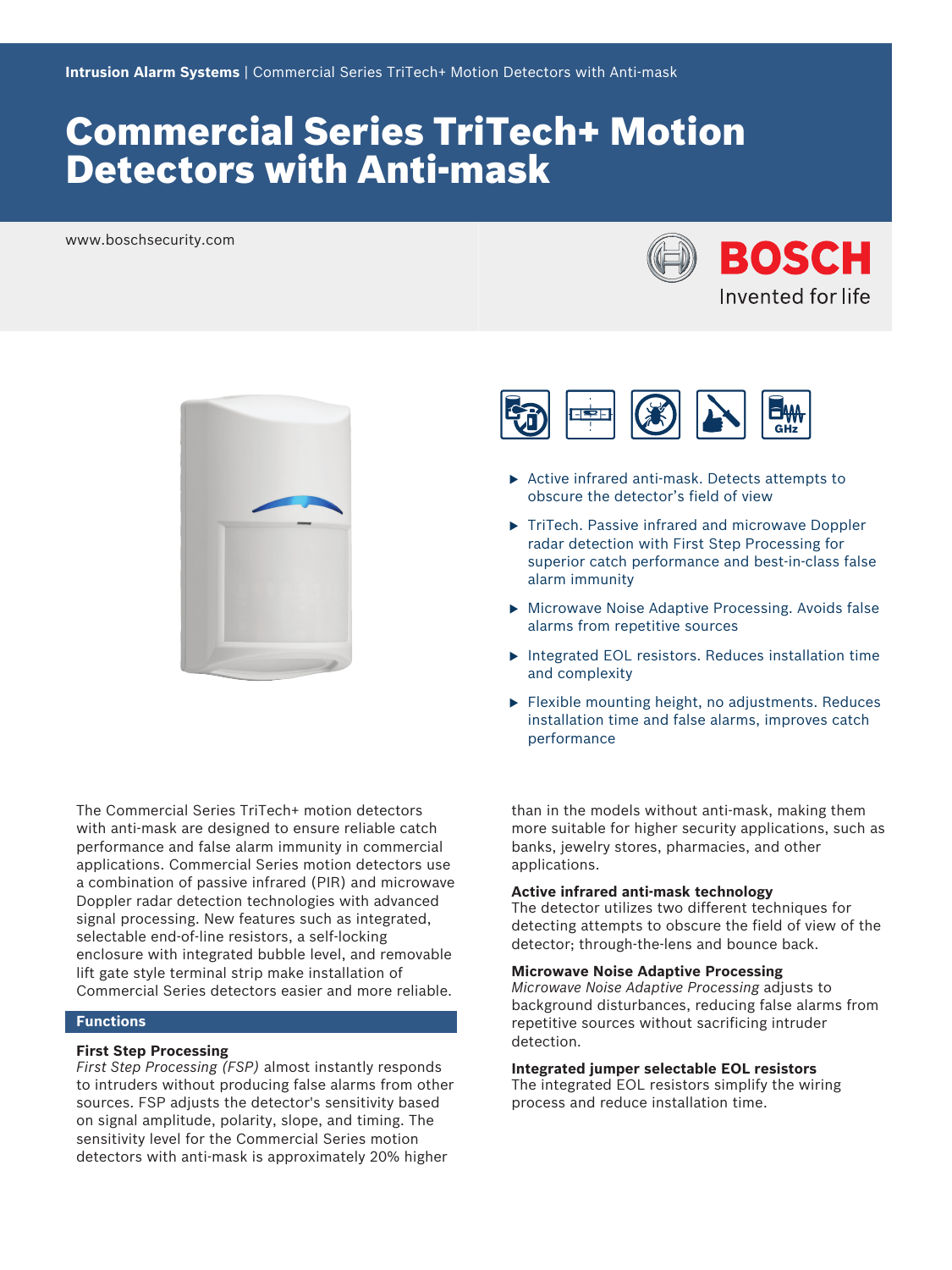#### **Flexible mounting heights**

No adjustments required when mounted from 2.3 to 2.75m (7.5 to 9.0 ft). Reduce installation time and false alarms while improving catch performance.

#### **Self-locking enclosure with removable terminal strip**

The sliding, self-locking enclosure has an integrated biaxial bubble level and custom gap-free, lift-gate style terminal strip to make installation easier and more reliable.

#### **Dynamic temperature compensation**

The detector intelligently adjusts its sensitivity so that it can identify human intruders at virtually any temperature.

#### **Small animal immunity**

The small animal immunity feature reduces false alarms from small animals up to 4.5 kg (10 lbs) that may move on the floor within the coverage area of the detector.

#### **Protected, sealed optics and electronics**

The optics and electronics are assembled into the front enclosure and sealed with a protective cover to prevent damage during installation. The sealed optical chamber also prevents drafts and insects from affecting the detector.

#### **Test features**

Externally visible alarm LED can be disabled after installation.

#### **Switch configuration**

The following functions are selectable using switches:

- Alarm LED On and Off
- PIR sensitivity
- Anti-mask On and Off

**Certifications and approvals**

#### **Wall-to-wall coverage**

A user-selectable integrated lookdown zone and coverage range of 12 m to 15 m (40 ft to 50 ft), based on model chosen, provide wall-to-wall coverage.

| Region    | <b>Certification</b> |                                                                                              |
|-----------|----------------------|----------------------------------------------------------------------------------------------|
| Australia | <b>RCM</b>           |                                                                                              |
| Europe    | CF.                  | EMC, LVD, R&TTE, RoHS [ISC-CDL1-<br>W15G. ISC-CDL1-W15H. ISC-CDL1-<br>WA15G. ISC-CDL1-WA15Gl |
|           | CF.                  | EMC, LVD, R&TTE, RoHS [ISC-CDL1-<br>W15K. ISC-CDL1-WA15K1                                    |
|           | EN5013<br>1          | EN50131-2-4 Grade 3, Environmental<br>Class II                                               |
| Belgium   | <b>INCERT</b>        | BEC T 031 (1st edition 2014)                                                                 |
| Sweden    | <b>SBSC</b>          | Alarm Class 3/4, Environmental Class II<br>(Larmklass 3/4 miljöklass II)                     |
| USA       | $\mathsf{U}$         |                                                                                              |
|           | UL                   | UL 639 - Standard for Intrusion Detec-<br>tion Units                                         |

| Region | <b>Certification</b> |                                                                      |
|--------|----------------------|----------------------------------------------------------------------|
|        | <b>FCC</b>           | Part 15 Class B                                                      |
| Canada | UL                   |                                                                      |
|        | ULC                  | CAN/ULC S306-03 - Canadian Standard<br>for Intrusion Detection Units |
|        | IC.                  | Industry Canada                                                      |
| France | AFNOR                | NF EN50131-2-4 Grade 3, Environmen-<br>tal Class II + RTC 50131-2-4  |
| Brazil | ANATFI               |                                                                      |

#### **Installation/configuration notes**

#### **Mounting**

The recommended mounting height is 2.3 m to 2.75 m (7.5 ft to 9 ft) with no adjustments required.

Mount the motion detector level, both horizontally and vertically.

The detector can be mounted:

- In a corner by utilizing the beveled edges of the detector base.
- On a flat wall by securing the detector base directly to the wall.
- On a flat wall using the optional B328 Gimbal-mount Bracket, or B335 Swivel-mount Bracket.
- On the ceiling with the optional B338 Ceiling-mount Bracket.

#### **Coverage patterns**



*ISC-CDL1-WA15x 15 m x 15 m (50 ft x 50 ft) coverage*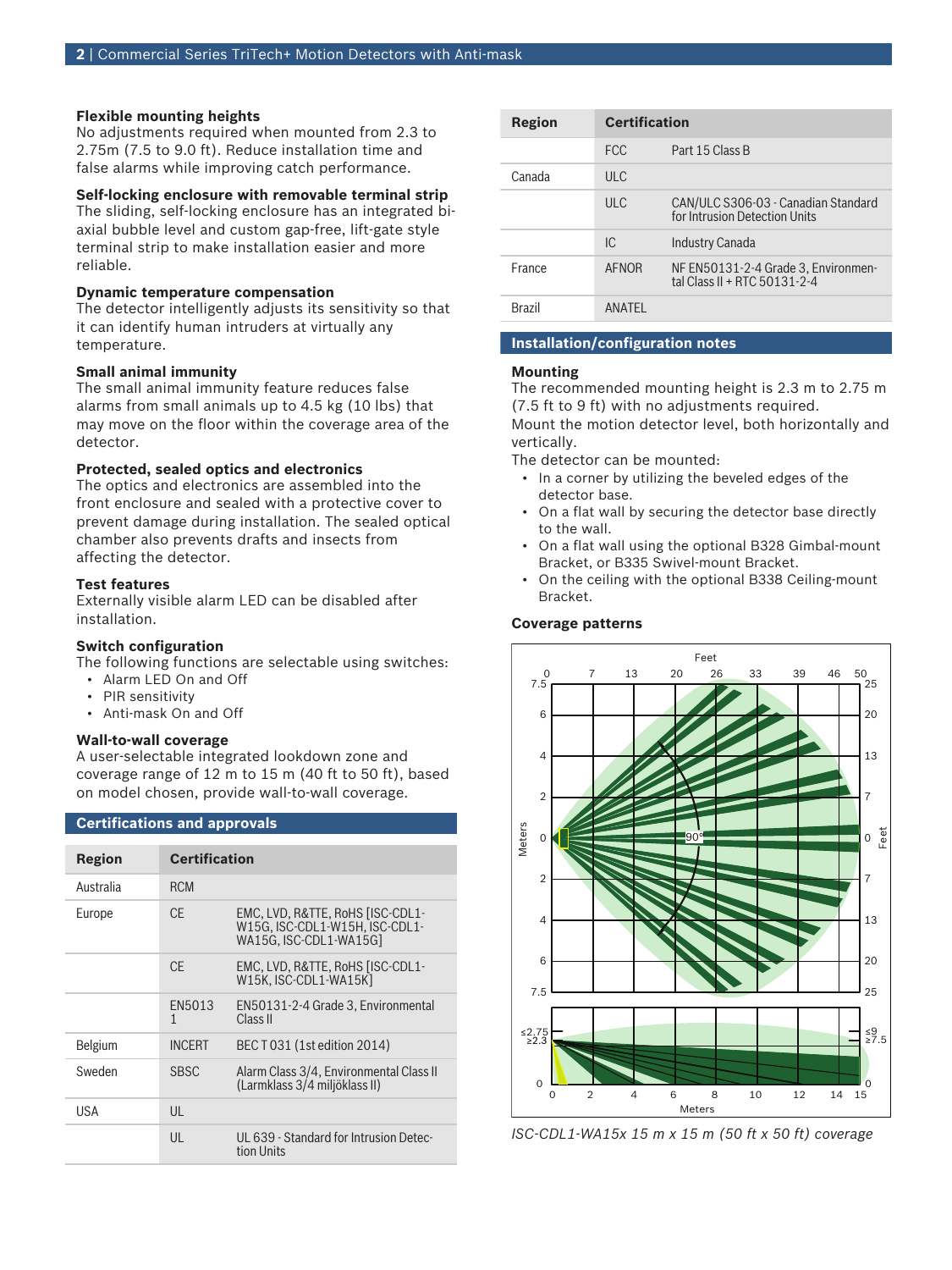

*ISC-CDL1-WA12x 12 m x 12 m (40 ft x 40 ft) coverage*

### **Technical specifications**

#### **Properties**

| Dimensions         | $120$ mm x $70$ mm x $55$ mm<br>$(4.7 \text{ in. x } 2.75 \text{ in. x } 2.2 \text{ in.})$ |
|--------------------|--------------------------------------------------------------------------------------------|
| Material           | High-impact ABS plastic                                                                    |
| Color              | White                                                                                      |
| Terminal wire size | $(0.40 \text{ mm})$ to 1.29 mm<br>(26 AWG to 16 AWG)<br>(UL: 22 AWG to 16 AWG)             |

#### **Environmental**

| <b>Environment</b>      | Complies with EN50130-5<br><b>Environmental Class II</b>                                                        |
|-------------------------|-----------------------------------------------------------------------------------------------------------------|
| Relative humidity       | 93% non-condensing                                                                                              |
| Temperature (operating) | -30°C to +55°C (-22°F to +130°F)<br>UL: 0°C to +49°C (+32°F to<br>$+120^{\circ}F$<br>AFNOR/CNPP: -10°C to +55°C |

#### **Electrical**

| Current                                        | Standby = $15 \text{ mA}$<br>(UL: Maximum current = 35 mA)                                                                   |
|------------------------------------------------|------------------------------------------------------------------------------------------------------------------------------|
| Voltage (operating)                            | 9 VDC to 15 VDC                                                                                                              |
| Radio Frequency Interference<br>(RFI) Immunity | No alarm or setup on critical<br>frequencies in the range from<br>150 kHz to 2.7 GHz at field<br>strengths less than 10 V/m. |

#### **Outputs**

| Alarm relay, trouble relay | Solid state, supervised, normally-<br>closed (NC) contacts rated for<br>$<$ 100 mA, 25 V, 2.5W |
|----------------------------|------------------------------------------------------------------------------------------------|
| Tamper                     | Supervised, normally-closed (NC)<br>contacts rated for <100 mA, 25<br>V, 2.5W                  |
| End-of-line resistors      | Alarm: 1.0 k, 2.2 k<br>Tamper: 1.0 k, 2.2 k, 33 k<br>Trouble: 2.2 k, 12 k                      |

#### **Ordering information**

#### **ISC-CDL1-WA15G Commercial Series TriTech+ Motion Detector with Anti-mask**

Provides PIR and microwave Doppler radar detection, 15 m x 15 m (50 ft x 50 ft) coverage pattern, and antimask detection. Frequency: 10.525 GHz Order number **ISC-CDL1-WA15G**

#### **ISC-CDL1-WA15G-CHI Commercial Series TriTech+ Motion Detector with Anti-mask**

Provides PIR and microwave Doppler radar detection, 15 m x 15 m (50 ft x 50 ft) coverage pattern, and antimask detection. Frequency: 10.525 GHz. For use in China.

Order number **ISC-CDL1-WA15G-CHI**

#### **ISC-CDL1-WA15H Commercial Series TriTech+ Motion Detector with Anti-mask**

Provides PIR and microwave Doppler radar detection, 15 m x 15 m (50 ft x 50 ft) coverage pattern, and antimask detection. Frequency: 10.588 GHz. For use in France and the United Kingdom. Order number **ISC-CDL1-WA15H**

#### **ISC-CDL1-WA15K Commercial Series TriTech+ Motion Detector with Anti-mask**

Provides PIR and microwave Doppler radar detection, 15 m x 15 m (50 ft x 50 ft) coverage pattern, and antimask detection. Frequency: 9.350 GHz. For use in Germany, Austria, and Switzerland. Order number **ISC-CDL1-WA15K**

#### **ISC-CDL1-WA12G Commercial Series TriTech+ Motion Detector with Anti-mask**

Provides PIR and microwave Doppler radar detection, 12 m x 12 m (40 ft x 40 ft) coverage pattern, and antimask detection. Frequency: 10.525 GHz Order number **ISC-CDL1-WA12G**

#### **ISC-CDL1-WA12G-CHI TriTech+ Motion Detector with Anti-mask**

Provides PIR and microwave Doppler radar detection, 12 m x 12 m (40 ft x 40 ft) coverage pattern, and antimask detection. Frequency: 10.525 GHz. For use in China.

Order number **ISC-CDL1-WA12G-CHI**